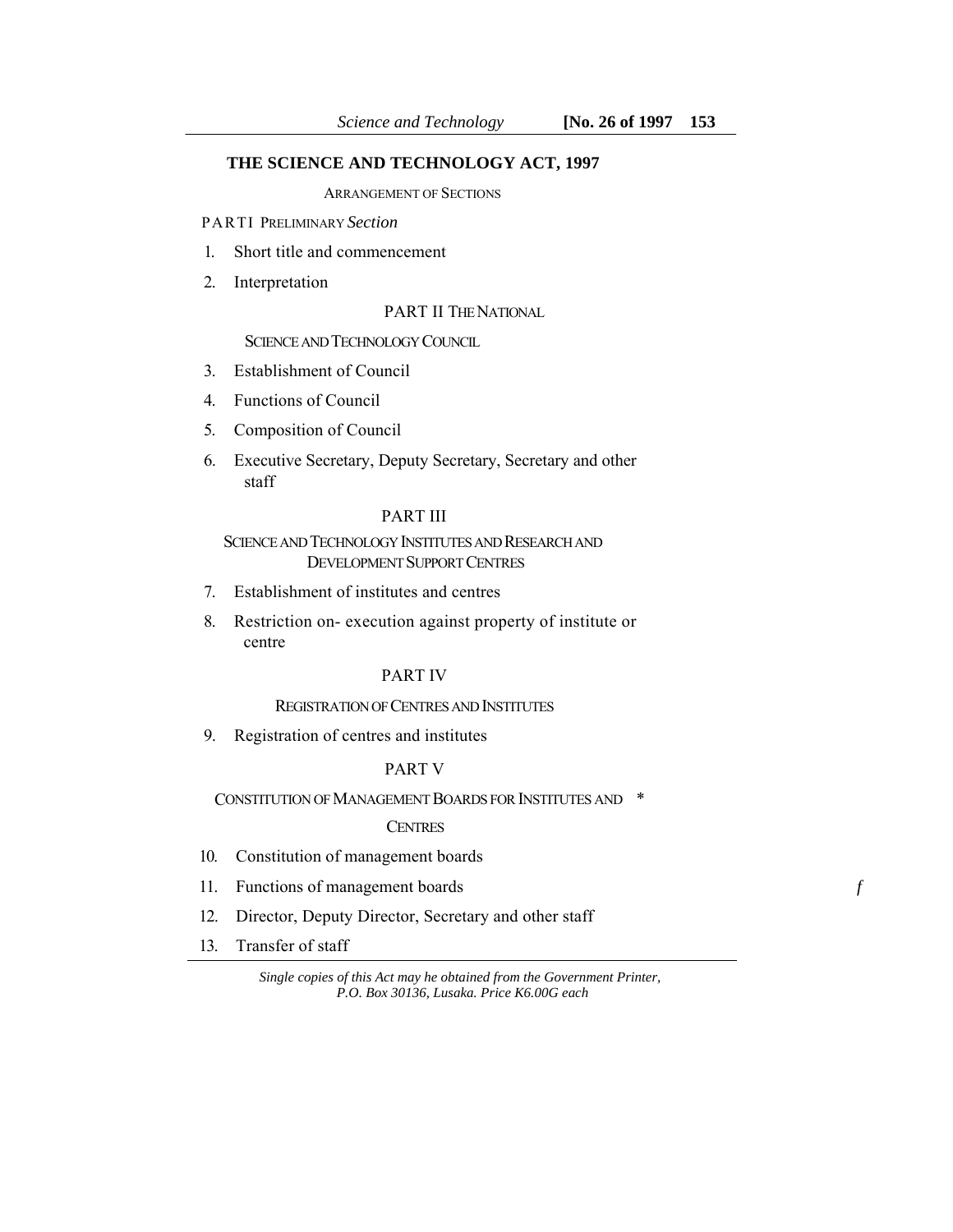- 14. Rights of management boards in discoveries
- 15. Tax exemption

PART VI MISCELLANEOUS 16 Venture

Capital Fund

- 17. Transitional provisions
- 18. Vesting of assets and transfer of liabilities
- 19. Registration of property to be transferred
- 20. Legal Proceedings
- 21. Appeals
- 22. Regulations
- 23. Repeal of Cap. 140

# FIRST SCHEDULE

## PARTI

### ADMINISTRATION

*\** 

- 1. Seal of Council
- 2. Tenure of office of member
- 3. Filling of casual vacancy
- 4. Proceedings of Council
- 5. Committees of Council
- 6. Remuneration and allowances of members
- 7. Disclosure of interest 'K
- 8. Prohibition of publication of or disclosure of information to unauthorised persons

# PART II

### FINANCIAL PROVISIONS

- 9. Funds of Council
- 10. Financial year
- 11. Accounts
- 12. Annual report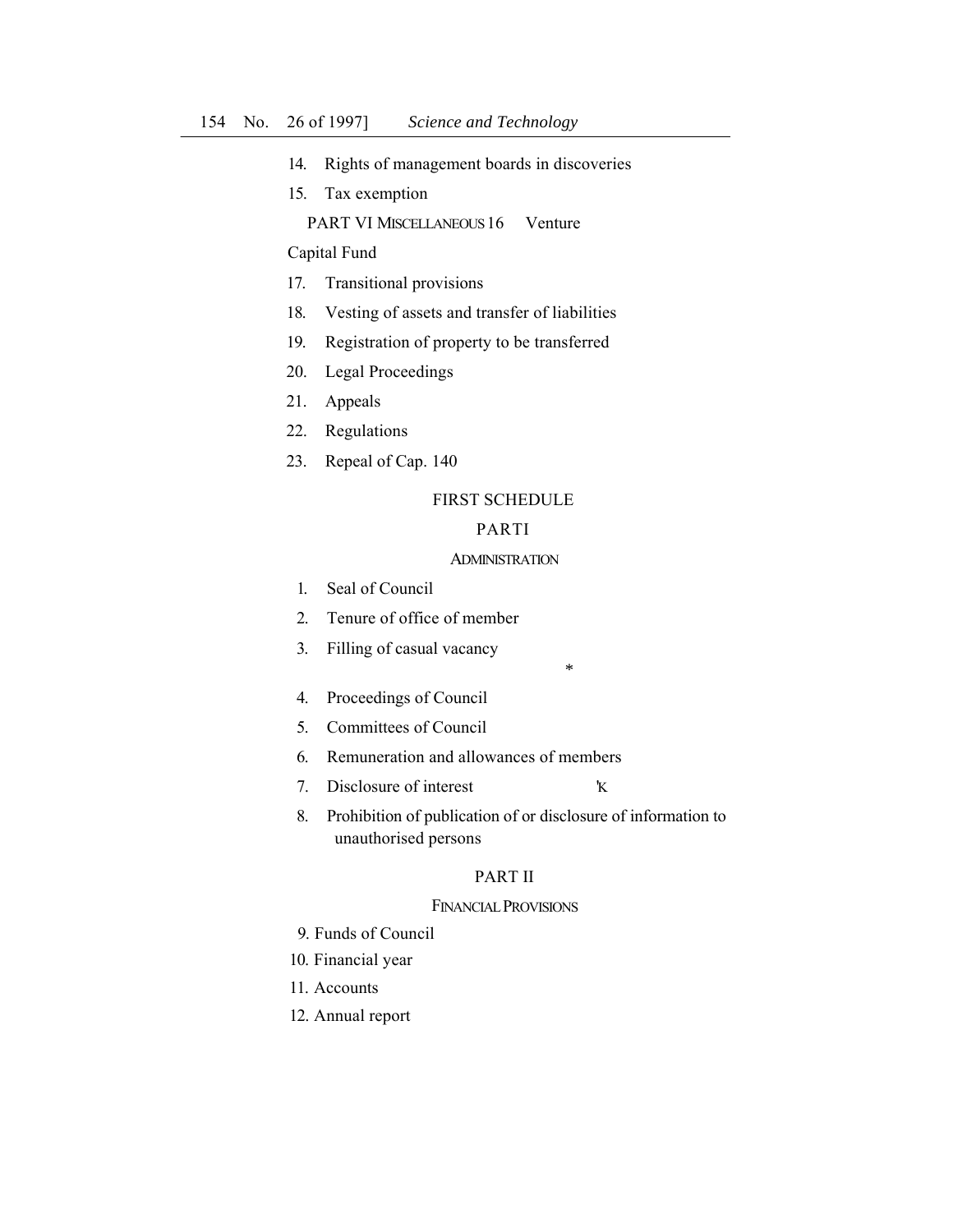# SECOND SCHEDULE

## PARTI ADMINISTRATION

# FOR MANAGEMENT BOARDS

- 1. Seal of management board
- 2. Tenure of office of member
- 3. Filling of casual vacancy
- 4. Proceedings of management board
- 5. Committees of management board
- 6. Remuneration and allowances of members
- 7. Disclosure of interest
- 8. Prohibition of publication of or disclosure of information to unauthorised persons

# PART II FINANCIAL

## PROVISIONS FOR MANAGEMENT BOARDS

- 9. Funds of management board
- 10. Financial year
- 11. Accounts
- 12. Annual report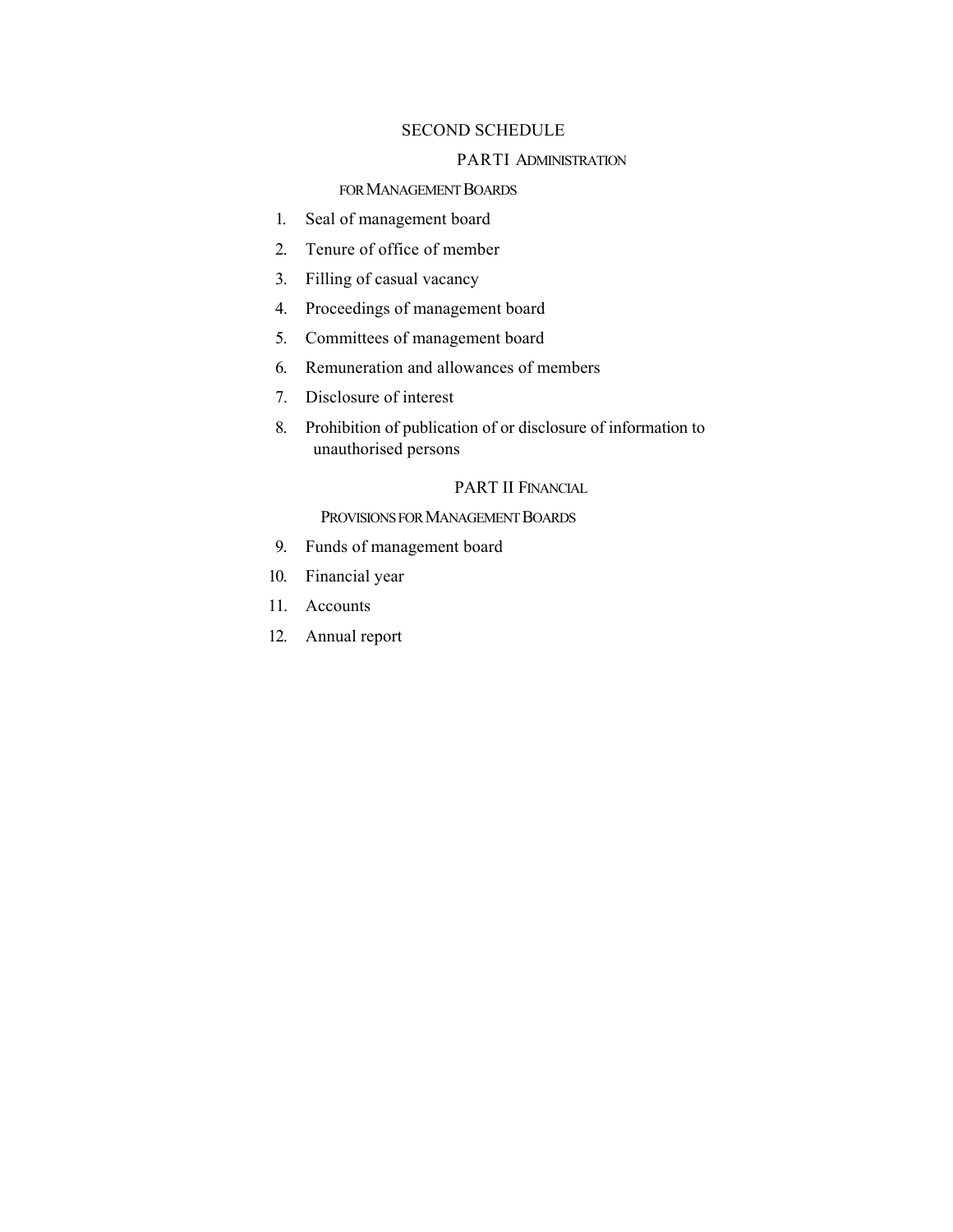#### GOVERNMENT OF ZAMBIA

# ACT

**No. 26 of 1997** 

Date of Assent: 11 th November, 1997

**An act to establish the National Science and Technology Council; to define its functions and provide for its composition; to provide for the establishment of centres and institutes and to define their functions; to constitute management boards for the centres and institutes established under the Act and to provide for their composition; io provide for the establishment of existing research institutions as centres and institutes under this Act; and to provide for matters connected with or incidental to the foregoing.** 

[ 14th November, 1997

ENACTED by the Parliament of Zambia. Enactment

#### PARTI

#### PRELIMINARY

1. This Act may be cited as the Science and Technology Act, Short title 97, and shall come into operation on such date as the Minister and 1997, and shall come into operation on such date as the Minister and<br>may by statutory instrument, appoint may, by statutory instrument, appoint.

- 2. In this Act, unless the context otherwise require— Interpreta-
	- " appointed date " means the date appointed by the Minister tion under section *one*:
	- " centre " means a research and development support centre established under section *seven* or registered under section *nine* ;
	- " chairperson " means a person appointed as Chairperson for the Council under section *five;*

ment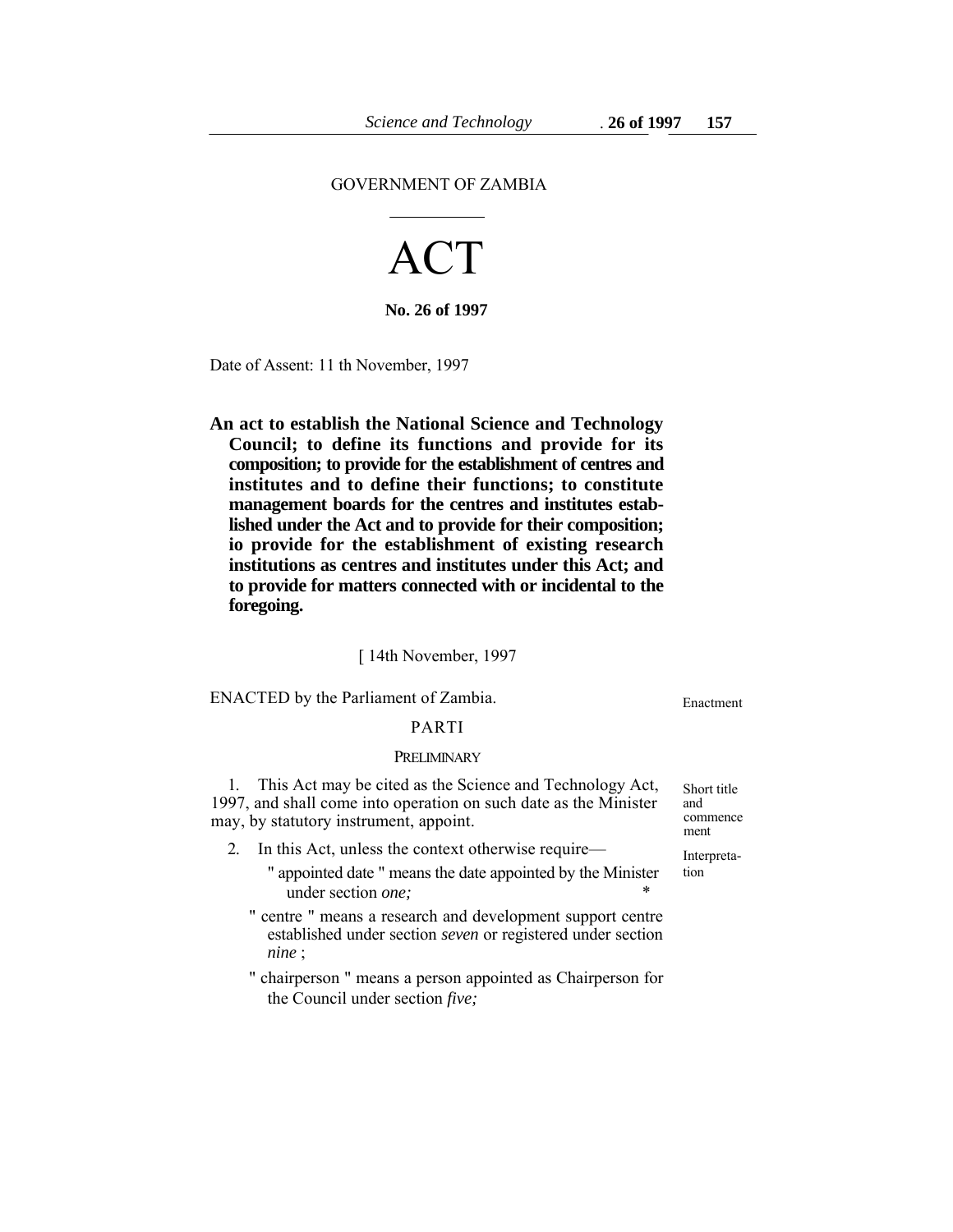|                             | LH.IC/11.1; tAlltl I C                                                                                                                                                                                                                                                                                                                                 |
|-----------------------------|--------------------------------------------------------------------------------------------------------------------------------------------------------------------------------------------------------------------------------------------------------------------------------------------------------------------------------------------------------|
|                             | " Council " means the National Science and Technology<br>Council established under section three                                                                                                                                                                                                                                                       |
|                             | " Deputy Director " means a person appointed as<br>Deputy Director under section twelve;                                                                                                                                                                                                                                                               |
|                             | " Deputy Executive Secretary " means a person appointed as<br>Deputy Executive Secretary under section six;                                                                                                                                                                                                                                            |
|                             | " Director " means a person appointed as Director under<br>section twelve;                                                                                                                                                                                                                                                                             |
|                             | " Executive Secretary " means a person appointed as<br>Executive Secretary under section six;                                                                                                                                                                                                                                                          |
| Cap. 236                    | " former Council" means the National Council for Scientific<br>Research established under the National Council for<br>Scientific Research Act;                                                                                                                                                                                                         |
|                             | Government research institution " means a branch or<br>department of the Government whose main function to<br>carry out science and technology research;                                                                                                                                                                                               |
|                             | " institute " means a science and technology institute<br>established by the Government under section seven or<br>registered as a private institute under section nine;                                                                                                                                                                                |
|                             | management board " means a management board<br>constituted under section ten;                                                                                                                                                                                                                                                                          |
|                             | " Secretary " means a person appointed as Secretary of the<br>Council under section six; and                                                                                                                                                                                                                                                           |
|                             | " Vice-Chairperson " means a person elected as Vice-<br>Chairperson of the Council under section five.                                                                                                                                                                                                                                                 |
|                             | <b>PARTIT</b>                                                                                                                                                                                                                                                                                                                                          |
|                             | THE NATIONAL SCIENCE AND TECHNOLOGY COUNCIL                                                                                                                                                                                                                                                                                                            |
| Establishment<br>of Council | 3. (1) There is hereby established the National Science<br>and Technology Council which shall be a body corporate with<br>perpetual succession and a common seal, capable of suing and of<br>being sued in its corporate name, and with power, subject to this<br>Act, to do all such acts and things as a body corporate may by law<br>do or perform. |
|                             | (2) The provisions of the First Schedule Ishall apply to the<br>Council.                                                                                                                                                                                                                                                                               |

Functions of Council 4. (1) The functions of the Council shall be to promote science and technology so as to improve the quality of life in Zambia.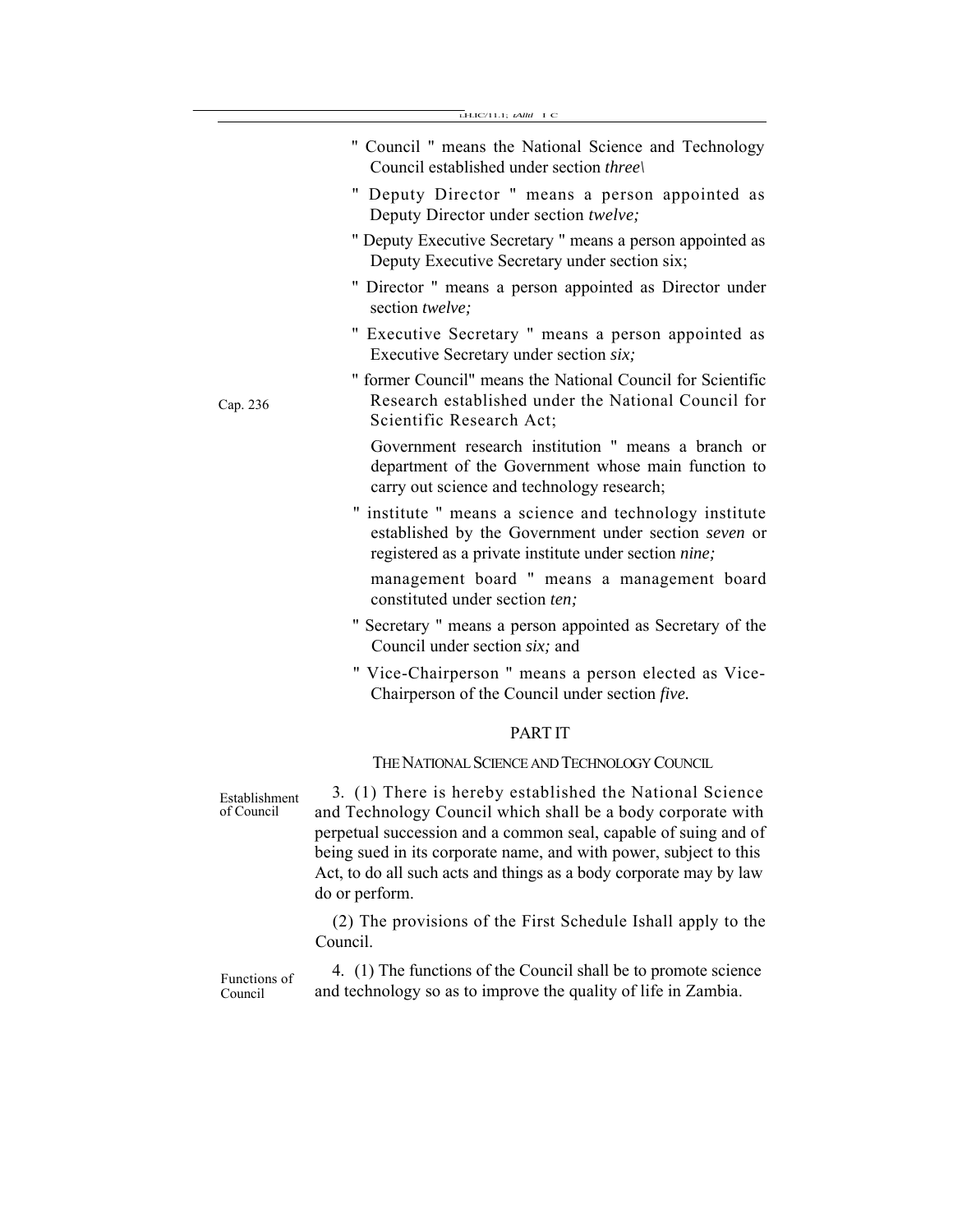(2) Without prejudice to the generality of subsection (1), the functions of the Council shall be to—

(a) promote the development of an indigenous and environ-

mentally friendly technological capacity;

- *(b)* regulate research in science and technology in Zambia;
- (c) register institutes and centres;
- *(d)* advise the Government on science and technology policies and activities in Zambia;
- *(e)* determine broad directions, stimulate co-ordination and initiate special projects in science and technology;
- (/) promote and publicise board national priorities in science and technology research;
- (g) liaise with Government, industry and centres and institutes in science and technology;
- *(h)* mobilise and distribute financial, **human** and other resources to management boards for science and technology research;
- (/) recommend to the Government the establishment of-any new research institutes and centres;
- (/) promote the use of science and technology in industry;
- (k) ensure that gender concerns are integrated at all levels of science and technology development;
- (/) collect and disseminate science and technology information including publication of scientific reports, journals and other such documents and literature;
- scientific organizations in other countries; V (m) establish and maintain a relationship with corresponding
- *(n)* take all measures that are necessary to popularise science and technology;
- *(o)* identify and determine national research and development priorities in science and technology; and
- *(p)* do all such things connected with or incidental to the functions of the Council under this Act.

 conditions as it thinks fit, delegate to any member, committee or the (3) The Council may, by directions in writing and subject to-such Executive Secretary any of its functions under this Act.

**159**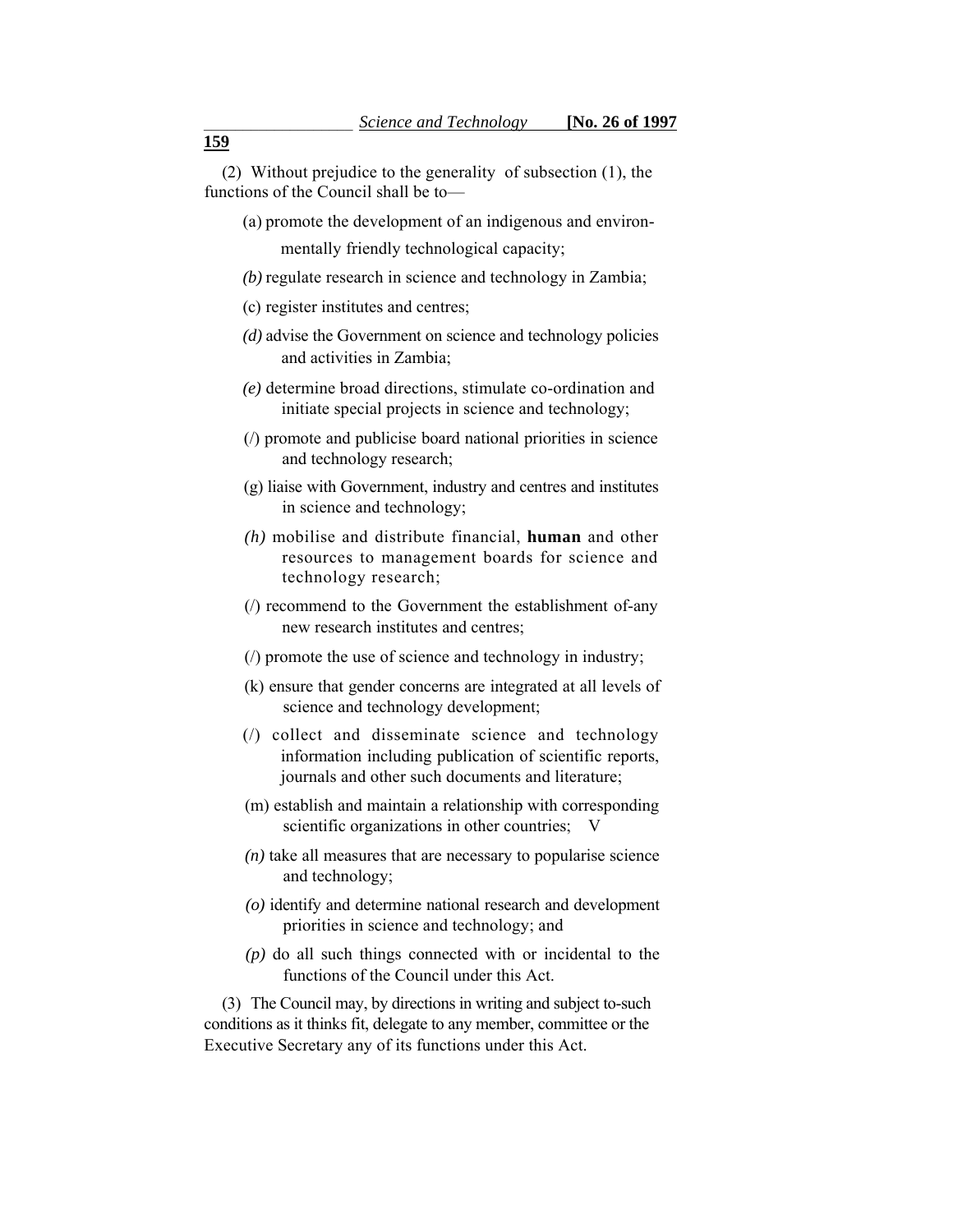Composition of Council

5. (1) The Council shall consist of thirteen members appointed by the Minister as follows:

- (a) two members from any research institute or centre established under this Act;
- *(b)* two members from any public or private university;
- (c) a member from a technical college;
- *(d)* an engineer from industry;
- *(e)* a member with rich business and commercial experience in the private sector; and
- (/) a member each from the ministries responsible for science and technology, environment and natural resources, health, commerce and trade, agriculture and mines.

(2) The Chairperson and Vice Chairperson of the Council shall be elected by the members from amongst themselves.

Executive Secretary, Deputy Executive Secretary and other staff

 6. (1) Subject to subsection (3), the Council shall, on such terms and conditions as it may determine, appoint an Executive Secretary who shall be the Chief Executive Officer of the Council and who shall, subject to the control of the Council, be responsible for the day to day administration of the affairs of the Council.

(2) The Council may appoint a Deputy Executive Secretary who shall—

- *(a)* assist the Executive Secretary in the performance of his duties under this Act; and
- *(b)* discharge the functions of the Executive Secretary whenever the office of the Executive' Secretary is vacant or the Executive Secretary is absent or is for any other reason unable to discharge the functions of his office.

(3) The Executive Secretary shall be appointed for a term of three years and shall be eligible for re-appointmenlVfor a further term of three years.

(4) The Executive Secretary shall attend meetings of the Council and may address such meetings, but shall have not vote.

(5) The Executive Secretary shall be the Secretary of the Council.

(6) The Council may appoint on such terms and conditions as it may determine, such other staff as it considers necessary for the performance of its functions under this Act.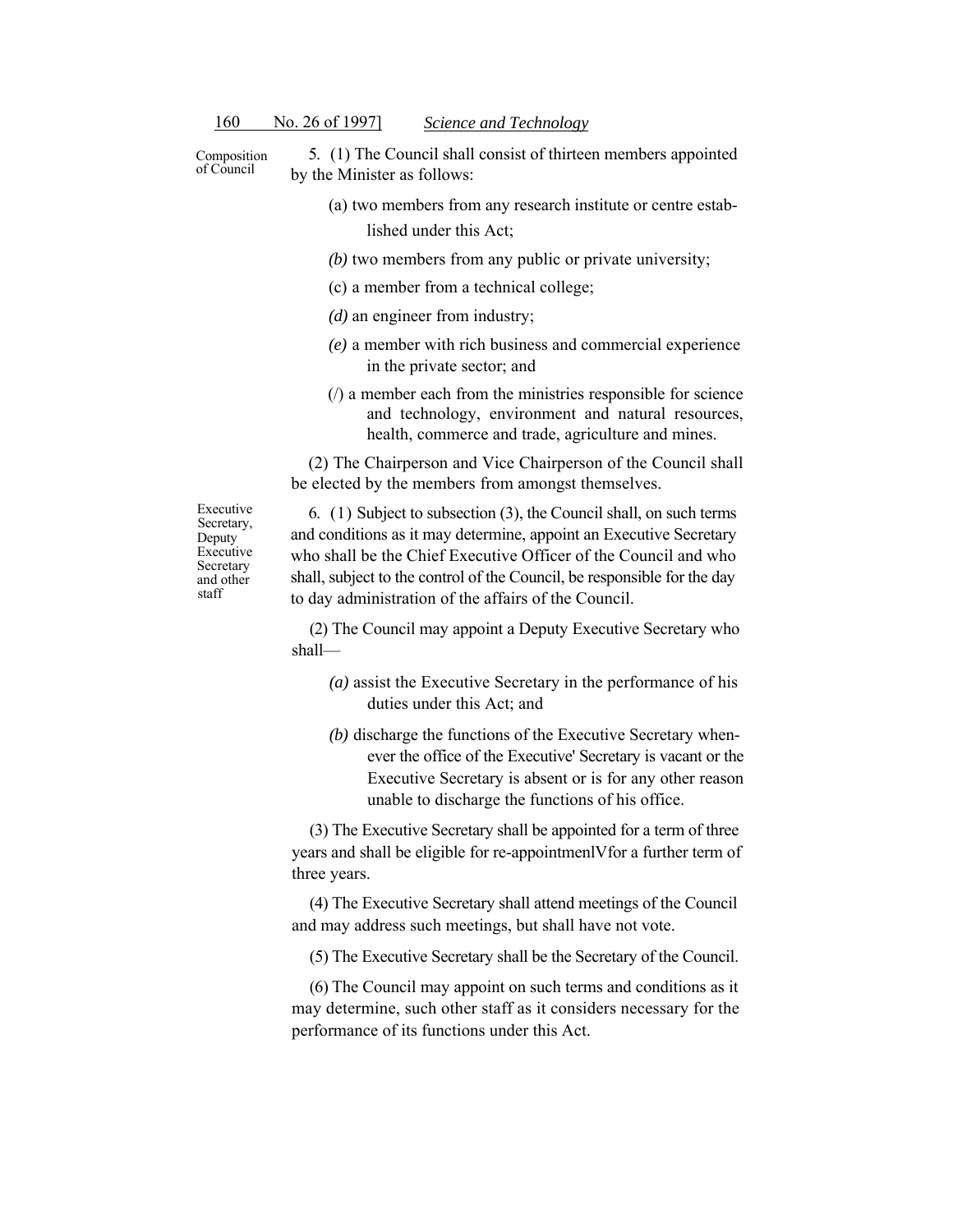# PART III

# SCIENCE AND TECHNOLOGY INSTITUTES AND RESEARCH AND DEVELOPMENT SUPPORT CENTRES

 7. (1) The Minister may, on the recommendation of the Establish-Council, by statutory instrument, establish any science and ment of

. institutes and

technology institute or a research and development support centre centres and set out the functions of each institute or centre.

(2) An institute or centre establish under subsection (1) shall be a body corporate with perpetual succession and a common seal, capable of suing and of being sued in its corporate name, and with power, subject to this Act, to do all such acts and things as a body corporate may by law do or perform.

(3) On or after the appointed date the Minister shall, by statutory instrument, establish the former Council, as an institute under-this Act.

(4) On or after the appointed date, the Minister may, by statutory instrument, establish an existing Government research institution as an institute or centre under this Act.

(5) The Second Schedule shall apply to an institute or centre established under this Act.

8. Notwithstanding anything contrary contained in any written Restriction<br>w where any judgement or order has been obtained against any on execution law, where any judgement or order has been obtained against any on execution<br>institute or centre established by the Minister under section *seven*, property of<br>no execution or attachment or process of any nature thereof, s no execution or attachment or process of any nature thereof, shall usuall centre be issued against the institute or centre or against any property of the institute or centre, but the Director shall cause to be paid out of the revenue of the institute or centre such amounts as may, by the judgement or order, be awarded against the institute or centre to the person entitled thereto.

#### PART IV

#### REGISTRATION OF CENTRES AND INSTITUTES

9. (1) Every centre or institute shall apply to the Council for Registration registration as a centre or institute in the prescribed form.  $L_{\text{and} \text{institutes}}$ 

 $(2)$  An application referred to in subsection  $(1)$  shall state:

*(a)* the name of the private centre or institute;

*(b)* the principal place of business;

(c) the names and qualifications of its research and

development staff;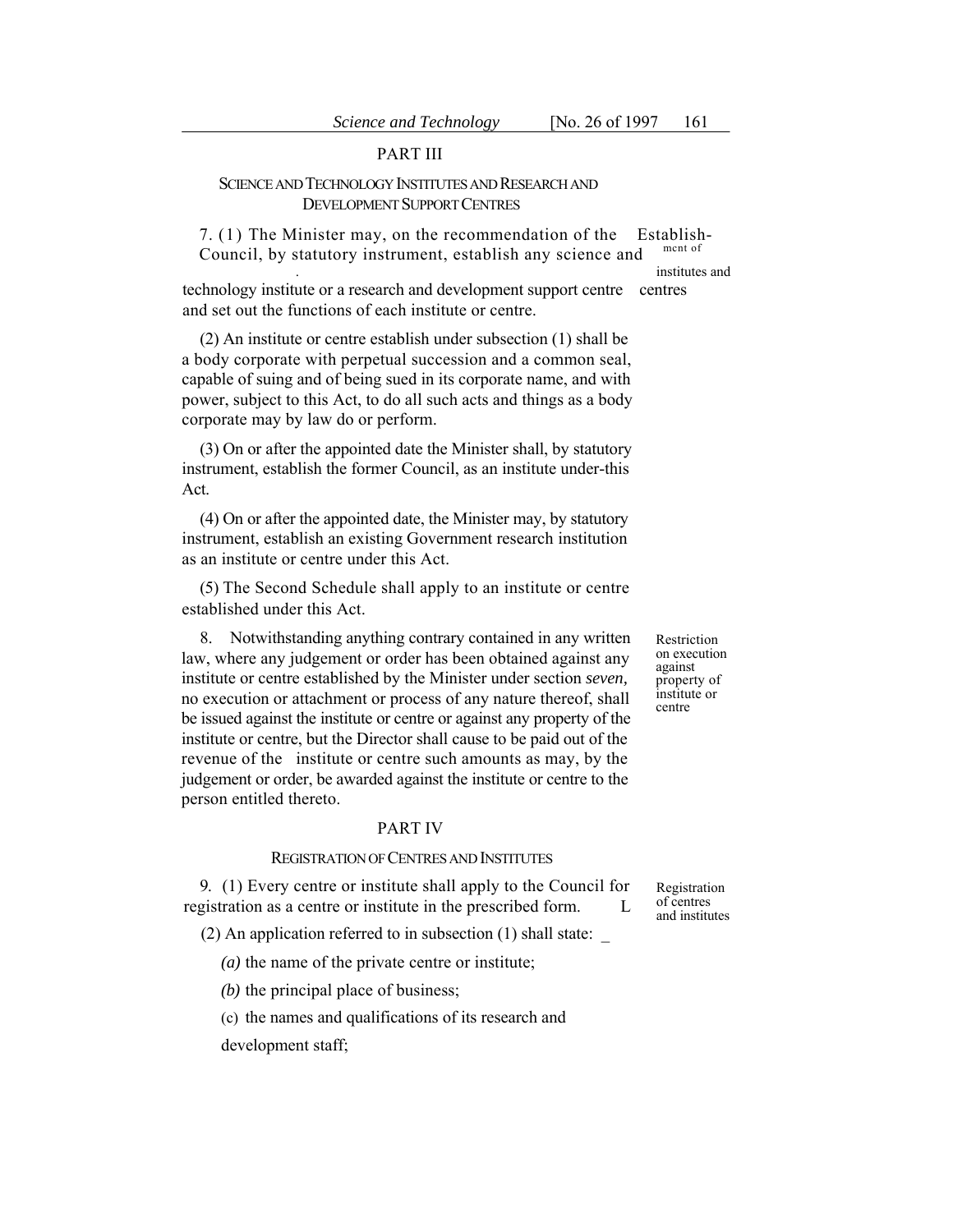- *(d)* the areas of research and development in which the private centre or the institute is involved; and;
- *(e)* any other details the Minister may, on the recommendation of the Council, by statutory instrument prescribe.

(3) The Council shall, subject to subsection (5), register every centre or institute on the payment of the prescribed fee.

 (4) Where the Council is not satisfied with the application to register an institute or centre in accordance with subsection (1), it shall refuse to register a centre or institute and shall state the reasons for the refusal.

(5) The Council shall keep a register of centres and institutes registered under subsection (3).

(6) The Council shall every year, publish in the *Gazette,* the list of all institutes and centres registered under this Act.

#### PARTV

#### CONSTITUTION OF MANAGEMENT BOARDS FOR CENTRES AND INSTITUTES

Constitution 10. (1) The Minister shall, by statutory instrument, constitutes of management management board for a centre or institute established under this boards Act.

> (2) In constituting a management board for an institute or centre under subsection (1), the Minister shall appoint not more than seven members of the Board and set out the functions of each management board.

Functions of 11. (1) Notwithstanding the provisions of a statutory hoard management instrument specifying the functions of each management pursuant to subsection (2) of section *ten*, a

> management board for an institute or a centre established under this Act shall—

- *(a)* administer the affairs of any centre or institute established under this Act; and
- *(b)* do all such things as a re necessary to promote science and technology. V

(2) A management board may, by directions in writing and subject to such conditions as it thinks fit, delegate to any member, committee or the Director any of its functions under this Act.

(3) The Council may give to a management board, such general or specific directions with respect to the discharge of its functions as it may consider necessary and the management board shall give effect to such directions.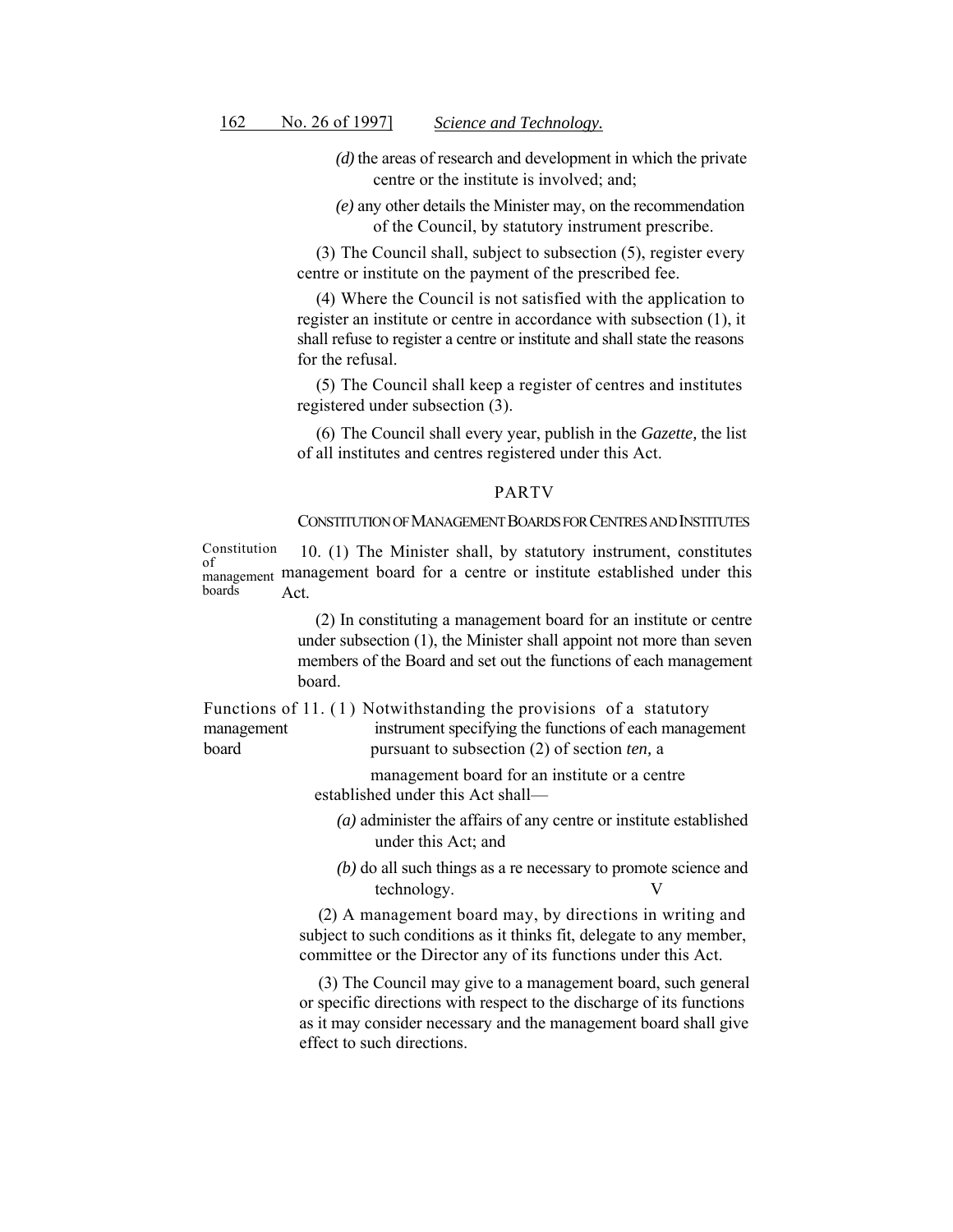(4) A management board may collaborate, or enter into agreement, with any organisation or institution on-any matter relevant to the carrying out of the functions of the management board under this Act.

(5) The Chairperson and Vice Chairperson of each management board shall be elected by the members from amongst themselves.

 appoint a Director on such terms and conditions as it may determine, 12. (1) Subject to subsection (2), a management board shall who shall be the Chief Executive Officer of a management board and who shall, subject torn the control of the management board, be responsible for the day to day administration of the institute or centre.

(2) The Director shall be appointed for a term of three years and shall be eligible for re-appointment for a further term of three years.

 (3) The Director shall attend meetings of a management board and may address such meetings, but shall have no vote.

(4) The Director shall be the Secretary to a management board.

(5) A management board may appoint a Deputy Director who shall—

- (a) assist the Director in the performance of his duties under this Act; and
- any other reason unable to discharge the functions of his *(b)* discharge the functions of the Director whenever the Office of the Director is vacant or the Director is absent or is for office.

(6) A management board may, on such terms and conditions as it may determine, appoint such other staff as it considers necessary for the performance of its functions under this Act.

13. (1) The Minister may, by statutory instrument, approve arrangements under which all or some of the public officers shall be transferred to the Council or a management board from the public service or from the former council.

(2) Where a person is transferred, in accordance with the arrange-staff ments made under subsection (1), his terms and conditions with the Council or a management board shall be no less favourable than those enjoyed while in the public service or the former Council, and for the purposes of determining his rights to, or eligibility for, any pension, gratuity, leave or other benefits, his previous service with the public service or the former Council shall be treated as continued service.

Director, Deputy Director, **Secretary** and other staff

163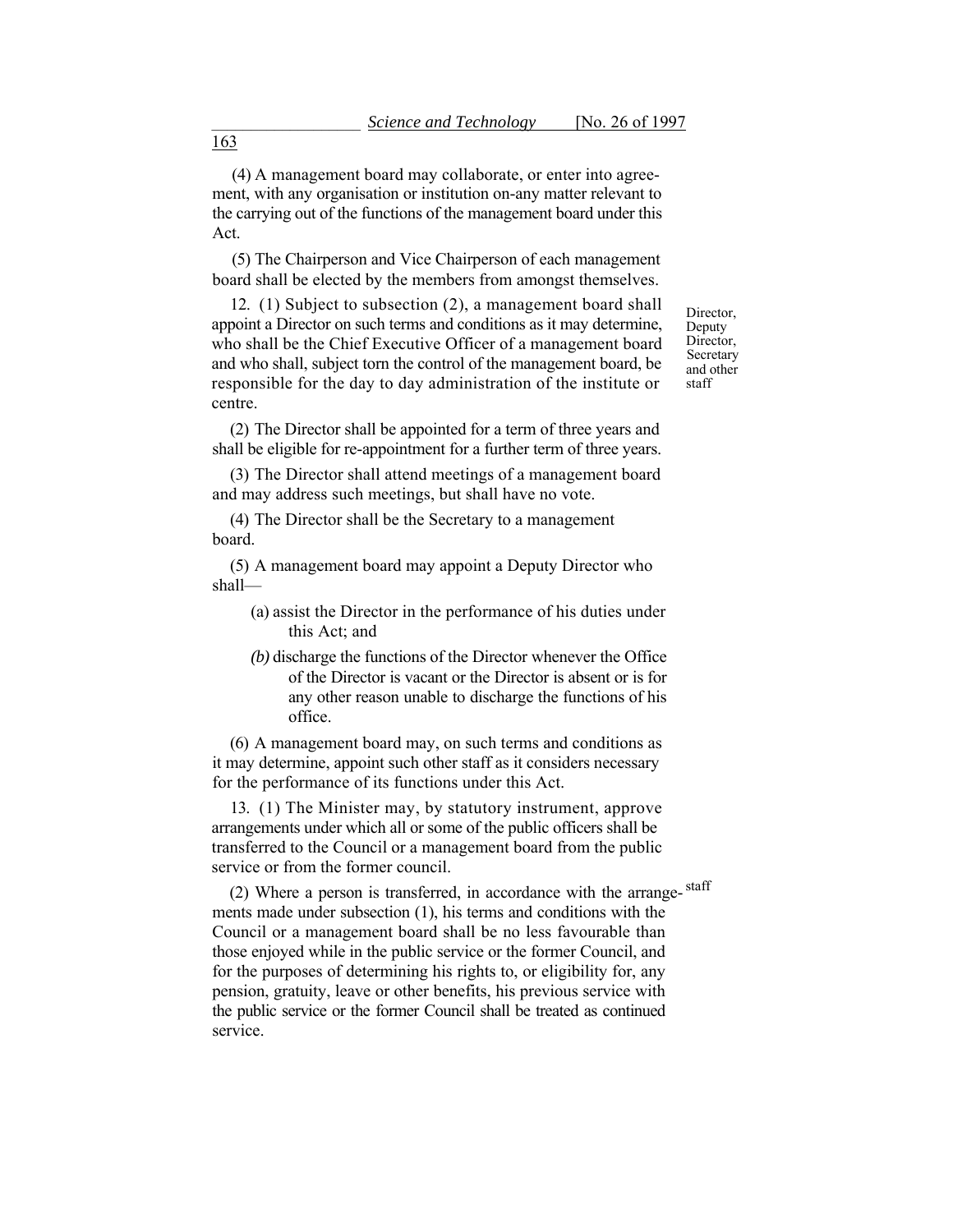Rights of<br>management<br>boards in discoveries

14, Where any person employed by a management board while carrying out research or other duties makes a discovery, invention or improvement in the course of his duties, the management board shall be deemed to be the owner for all purposes of the rights therein:

Provided that the management board shall pay to that person such bonus, fees or royalties thereof, or make such arrangements for such person to share in the profits derived therefrom, as the management board may determine.

Tax exemption

15. (1) Notwithstanding any other law to the contrary, centres and institutes shall be exempt from duties and taxes on all capital goods and consumables as agreed by the Minister of Finance.

(2) In this section " consumables" means laboratory consumables.

## PART VI

# **MISCELLANEOUS** 16. (1) The Minister shall constitute the Venture Capital Fund

(2) The Minister may, by statutory instrument, provide for the

to promote new technology in small businesses.

Venture capital fund

provisions

Transitional management of the Venture Capital Fund.

17. (1) Subject to the provisions of this Act, a person who immediately before the appointed date held office as a member of the former Council shall on the appointed date, hold office as a member of the Council for a period of three months.

(2) After the period referred to in subsection (1) the members shall be appointed in accordance with this Act.

Vesting of assets and transfer of liabilities

Registration of property to be transferred

 18. (1) The Minister may, by statutory instrument, regulate the transfer of all property which immediately before the appointed date, was the property of the former Council.

(2) The rights, liabilities and obligations relating to the property owned by the former Council shall vest in any institution established under this Act to which the property referred to in subsection (1) shall be transferred.

19. (1) Whenever under this Act any property, rights, liabilities or obligations of the former Council are transferred to an institute established under this- Act in respect of which transfer a written law provides for registration, that institution shall make an application in writing to the proper officer or the appropriate registration authority for the registration of the transfer.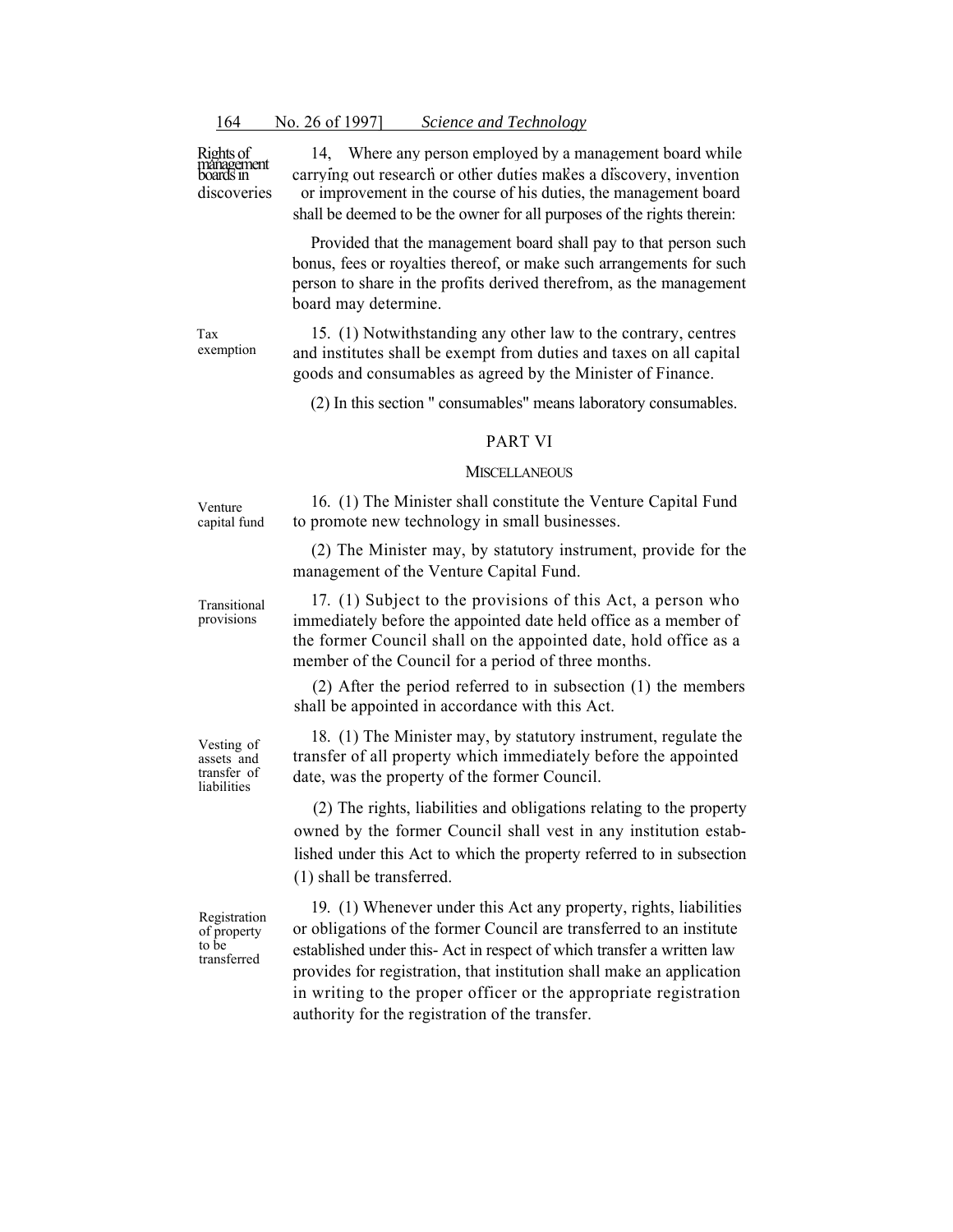property or make necessary amendments to the register, as the case (2) The proper officer or the registration authority referred to in subsection (1) shall make such entries in the appropriate register as shall give effect to the transfer and, where appropriate, issue the transferee concerned with a certificate of title in respect of the may be, and shall make endorsements on the deeds relating to the title, right or obligation concerned.

(3) Registration fees or duty shall not be paid in respect of any transfer effected under this Part.

20. Any legal proceedings or application pending before any Legal authority before the commencement of this Act by or against the proceedings former Council may be continued by or against the Council.

 under this Act by the Council, that person may within thirty days of 21. (1) Where any person is aggrieved by any decision made Appeals the decision appeal to the Minister.

(2) The Minister may vary, confirm, amend or rescind any decision appealed against and shall give reasons for his decision.

22. (1) The Minister may, on the recommendation of the  $\qquad$  Regulations Council, make regulations by statutory instrument for the better carrying out of the provisions of this Act.

(2) Without prejudice to the generality of subsection (1) the Minister may, on the recommendation of the Council, make rules or regulations—

- *(a)* the conduct of research in science and technology;
- *(b)* the registration of institutes and centres; and
- *(c)* any matter which the Board is authorised by this Act to formulate or regulate.

V

 (3) Rules or regulations made under this Act may provide in respect of any contravention thereof that the offender shall be liable to a fine not exceeding twenty thousand penalty units or to a term Repeal of of imprisonment not exceeding five\years or to both. Cap. 140

23. The National Council for Scientific Research Act shall stand repealed on the appointed date.

*\**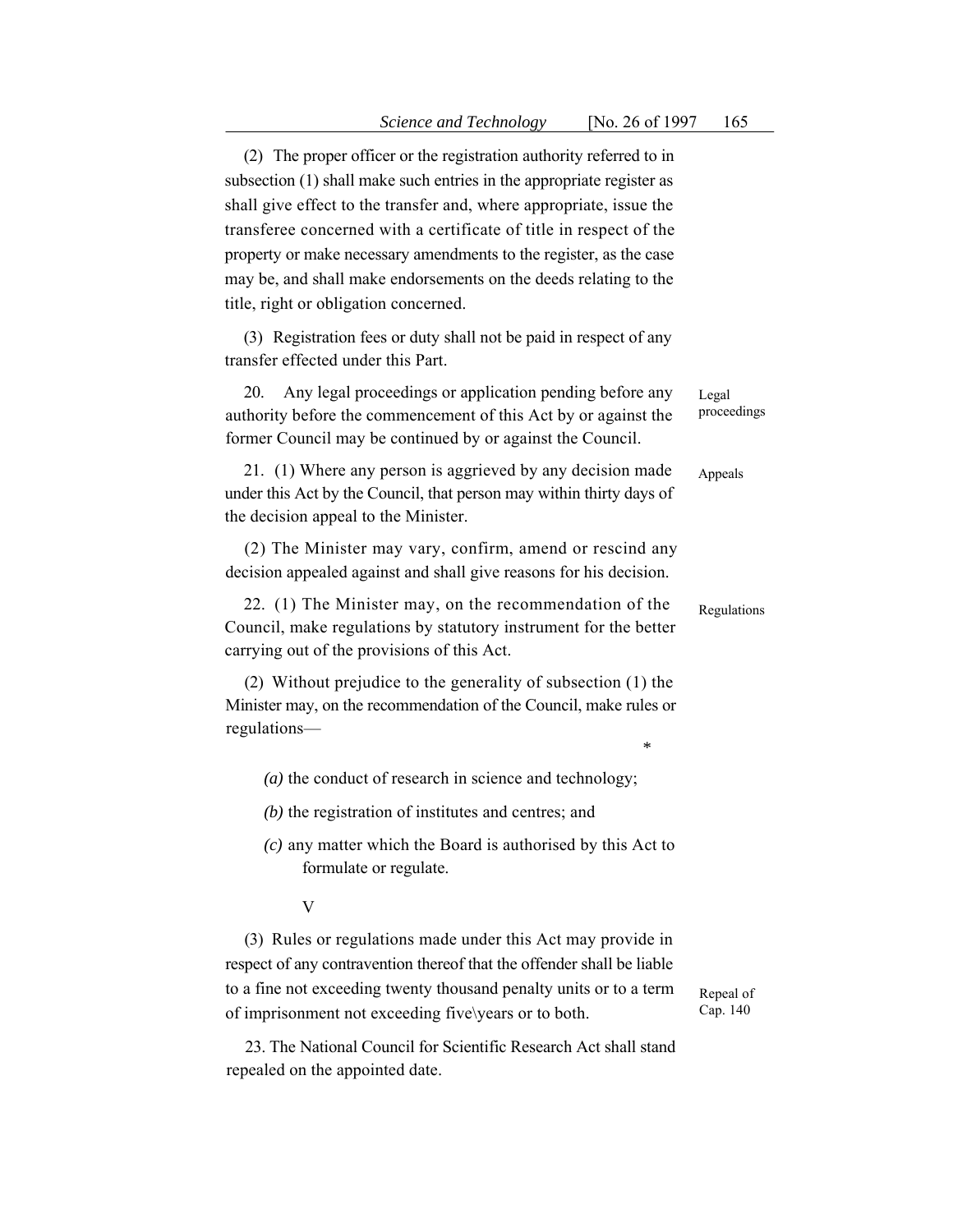# FIRST SCHEDULE

## *(Section 3)*

# **PARTI**

#### ADMINISTRATION

Sea] of Council

 1. (1) The seal of the Council shall be such device as may be determined by the Council and shall be kept by the Secretary.

 Chairperson or the Vice-Chairperson and the Secretary or one other person authorised in that behalf by a resolution of the (2) The affixing of the seal shall be authenticated by the Council.

 by a person not being a body corporate, would not be required to be (3) Any contract or instrument which, if entered into or executed under seal, may be entered into or executed without seal on behalf of the Council by the Secretary or any other person generally or specifically authorised by the Council in that behalf.

(4) Any document purporting to be a document under the seal of the Council or issued on behalf of the Council shall be received in evidence without further proof, unless the contrary is proved.

Tenure of office of member

2. (1) Subject to the other provisions of this Act, a member shall

hold office for a period of three years from the date of appointment and may be re-appointed for a further term of three years:

Provided that the first members shall be appointed for periods ranging from two to three years in order to facilitate retirement by rotation.

 (2) A member may resign by giving one month's notice in writing to the Secretary and the appointing authority.

(3) The office of a member shall become vacant—

*(a)* upon his death;

*(b)* if he is absent without reasonable excuse from three consecutive meetings of the Council of which he has had notice;

*(c)* on ceasing to hold the office by virtue of which he was appointed member under **section** *five',* or

*(d)* if he is declared bankrupt.

3. Whenever the office of a member becomes vacant before the expiry of the term of office, the Minister may appoint another member in place of the member who vacates the office.

4. (1) Subject to the other provisions of this Act, the Council may regulate its own procedure.

Filling of casual vacancy

Proceedings of Council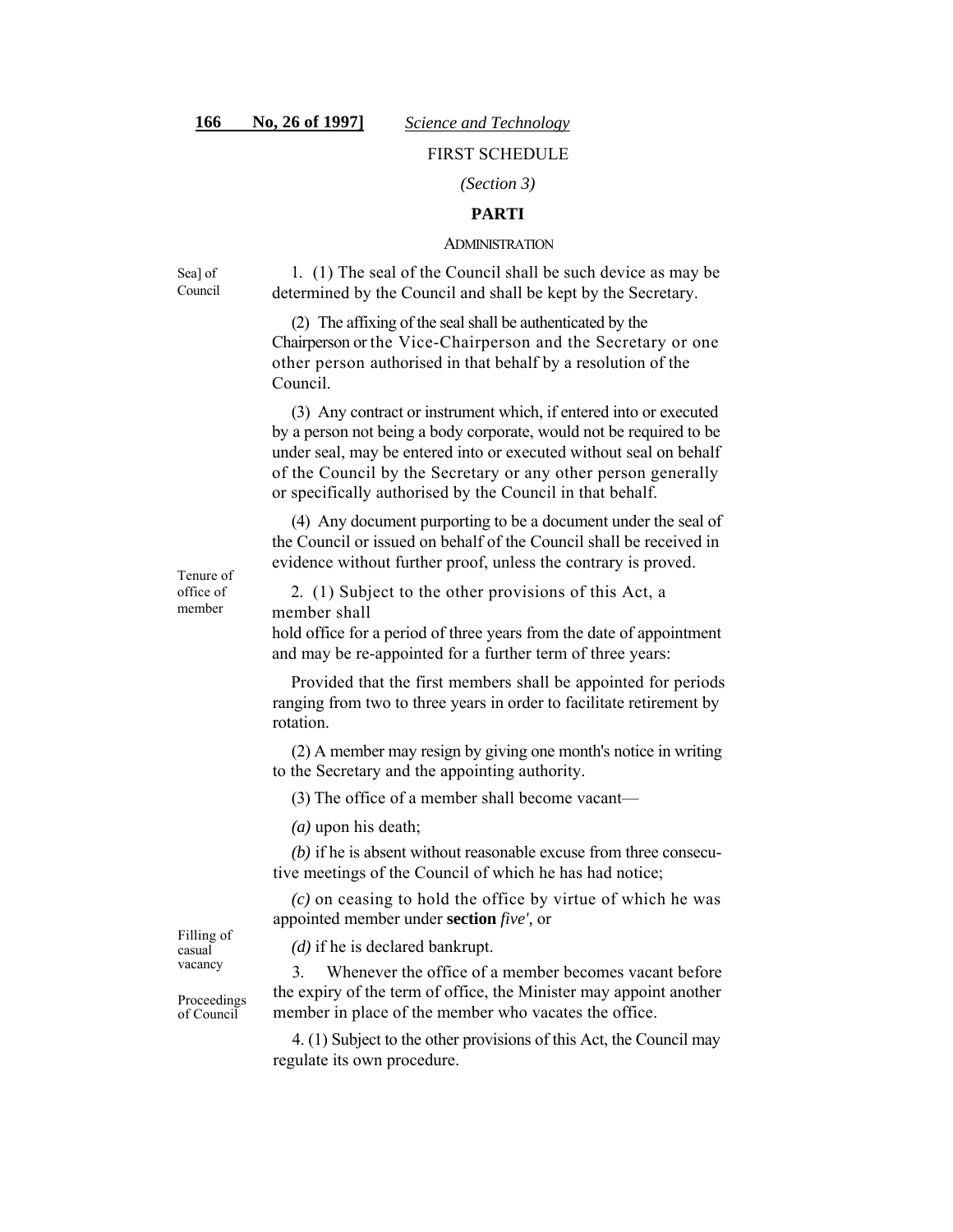(2) The Council shall meet for the transaction of business, at least once in every three months at such places and at such times as the Chairperson may decide.

 of the Council may be called by the Chairperson and shall be called (3) Upon giving notice of not less than fourteen days, a meeting if not less than one third of the members so request in writing:

Provided that if the urgency of any particular matter does not permit the giving of such notice, a special meeting may be called upon giving a shorter notice.

(4) The quorum at any meeting of the Council shall be seven members.

(5) There shall preside at any meeting of the Council—

*(a)* the Chairperson or the Vice-Chairperson; or

*(b)* in the absence of the Chairperson and Vice-Chairperson, such member as the members present may elect from amongst themselves for the purpose of that meeting.

 the event of an equality of votes, the person presiding at the meeting (6) A decision of the Council on any question shall be by a majority of the members present and voting at the meeting and, in shall have a casting vote in addition to his deliberative vote.

 person shall be deemed to be a member for the purpose of such (7) Where a member referred to in paragraphs *(a), (b), (c)* and *(f)*  section/iv<? is for any reasonable cause unable to attend any meeting of the Council, he may, in writing, nominate another person from the same organisation to attend such meeting in his stead and such meeting.

 (8) The Council may invite any person whose presence in its opinion is desirable, to attend and to participate in the deliberations of a meeting of the Council but such person shall have no vote.

(9) The validity of any proceedings, act or decision of the Council shall not be affected by any vacancy in the membership of the Council or by any defect in the appointment of any member or by reason that any person not entitled so to do, took part in the proceedings.

 of every meeting of the Council and every meeting of any (10) The Council shall cause minutes to be kept of the proceedings committee established by the Council.

5. (1) The Council may, for the purpose of performing its Committee

 *the* of Council

functions under this Act, establish committees and delegate to any such committee such of its functions as it thinks fit.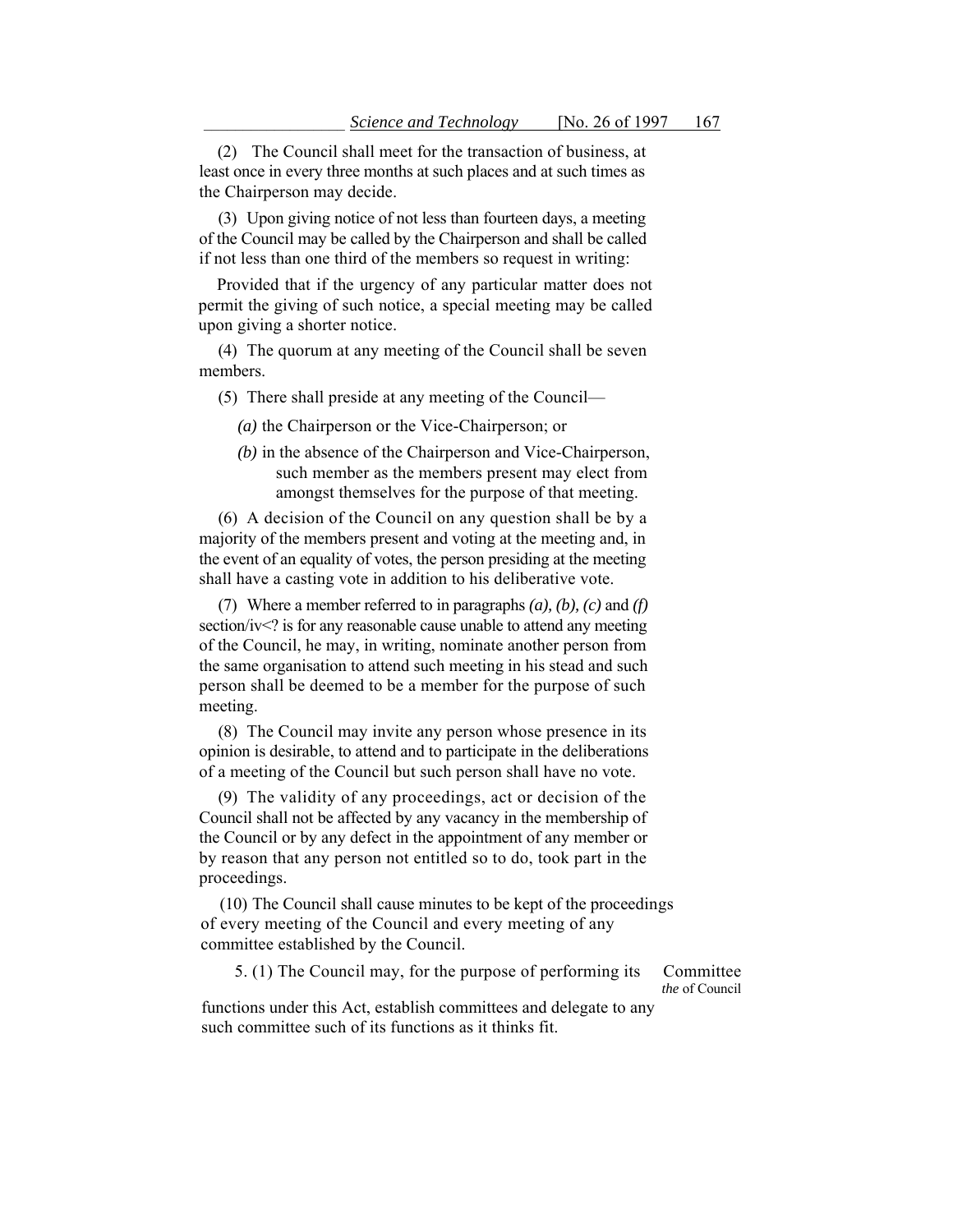members of the Council and such persons shall hold office for such (2) The Council may appoint as members of a committee established under subsections (1), persons who are or are not period as the Council may determine.

(3) Subject to any specific or general direction of the Council any committee established under subsection (1), may regulate its own procedure.

6. The members shall be paid such remuneration and allowances as the Council may determine, with the approval of the Minister.

Disclosure of interest

Remuneration

allowances of members

and

 7. (1) If a member is present at a meeting of the Council or any any committee of the Council at which any matter is the subject of consideration and in which matter the member or member's spouse is directly or indirectly interested in a private capacity, the member shall, as soon as is practicable after the commencement of the meeting, disclose such interest and shall not unless the Council otherwise directs, take part in any consideration or discussion of, or vote on, any question touching such matter.

(2) A disclosure of interest made under this section shall be recorded in the minutes of the meeting at which it is made.

Prohibition of publication or disclosure of information to an Unauthorised person

 8. (1J A person shall not, without the consent in writing given by or on behalf of the Council, publish or disclose to any unauthorised person, otherwise than in the course of his duties, the contents of any documents, communication or information whatsoever, which relates to, and which has come to his knowledge in the course of his duties under this Act.

(2) Any person who contravenes the provisions of subparagraph (1) shall be guilty of an offence and shall be liable, upon conviction, to a fine not exceeding five thousand penalty units or to imprisonment for a term not exceeding three years, or to both.

 information to any other person, he shall be guilty of an offence and (3) If any person having any information Which to his knowledge has been published or disclosed in contravention of sub-paragraph (1) unlawfully publishes or communicates any such shall be liable, upon conviction, to a fine not exceeding five thousand penalty units or to imprisonment for a term not exceeding three months or to both.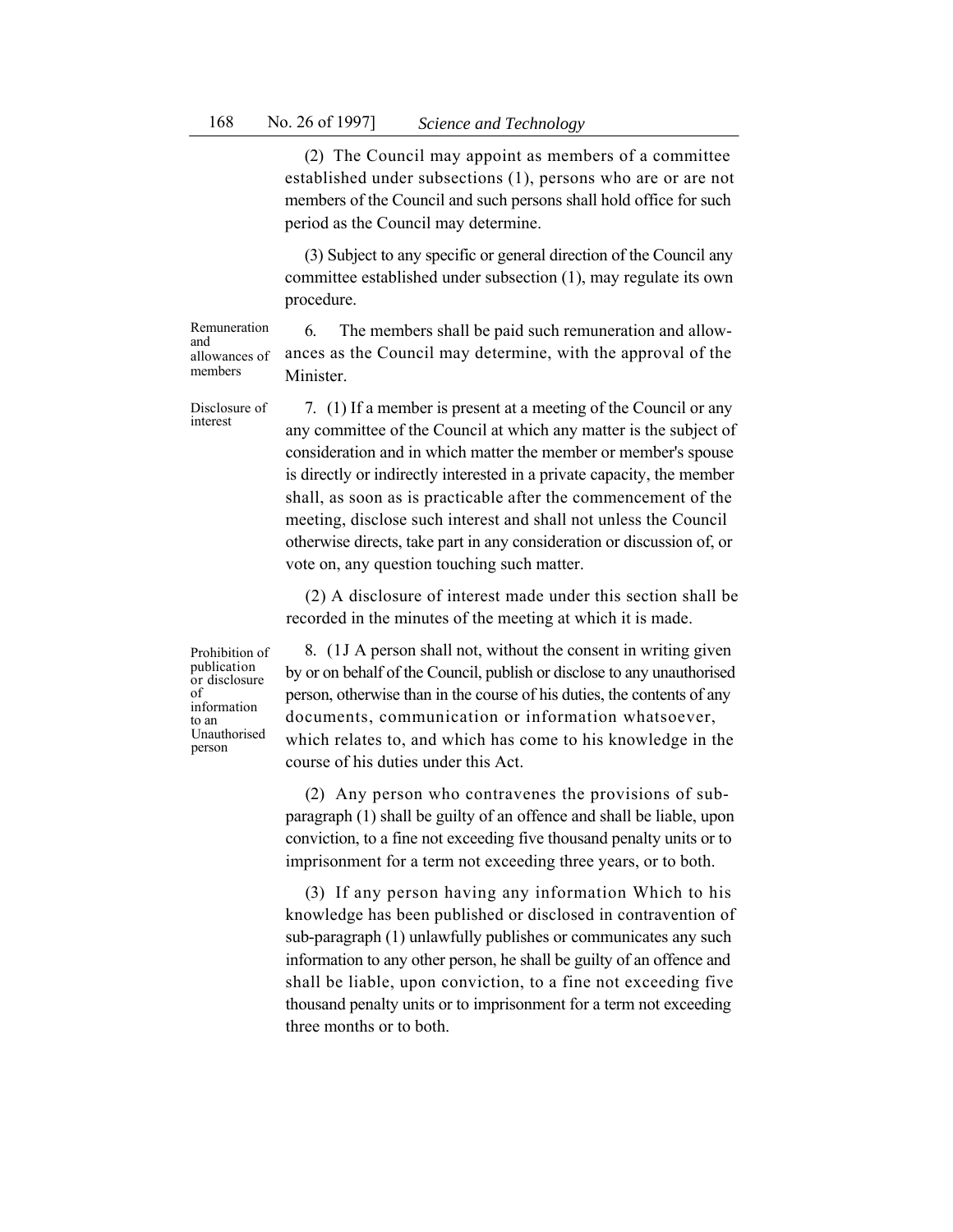# PART II

#### FINANCIAL PROVISIONS

9. (I) The funds of the Council shall consist of such moneys as Funds of the Council may—

- *(a)* be appropriated by Parliament for the purposes of. the Council;
- *(b)* be paid to the Council by way of fees, levy, grants or donations; or
- *(c)* vest in or accrue to the Council.
- (2) The Council may—
	- *(a)* accept moneys by way of grants or donations from any source in Zambia and, subject to the approval of the Minister, from any source outside Zambia;
	- *(b)* raise moneys by way of loans or otherwise, from any source in Zambia and subject to the approval of the Minister, from any source outside Zambia, such moneys as it may require for the discharge of its functions, and
	- *(c)* in accordance with the regulations made under this Act, charge and collect fees for services provided by the Council.
- (3) There shall be paid from the funds of the Council—
	- *(a)* the salaries, allowances and loans of the staff of the Council;

 *(b)* such reasonable travelling, transport and subsistence allowances for members of any committee of the Council when engaged in the business of the Council, at such rates as the Minister may determine; and

*(c)* any other expenses incurred by the Council in the performance of its functions.

(4) The Council may invest in such manner as it thinks fit such of its funds as it does not immediately require for the performance ♦ of its functions.

(5) The Council shall constitute a Science and Technology Development Fund to—

*(a)* encourage special initiatives in science or technology re search development; and

*(b)* Commercialise technology.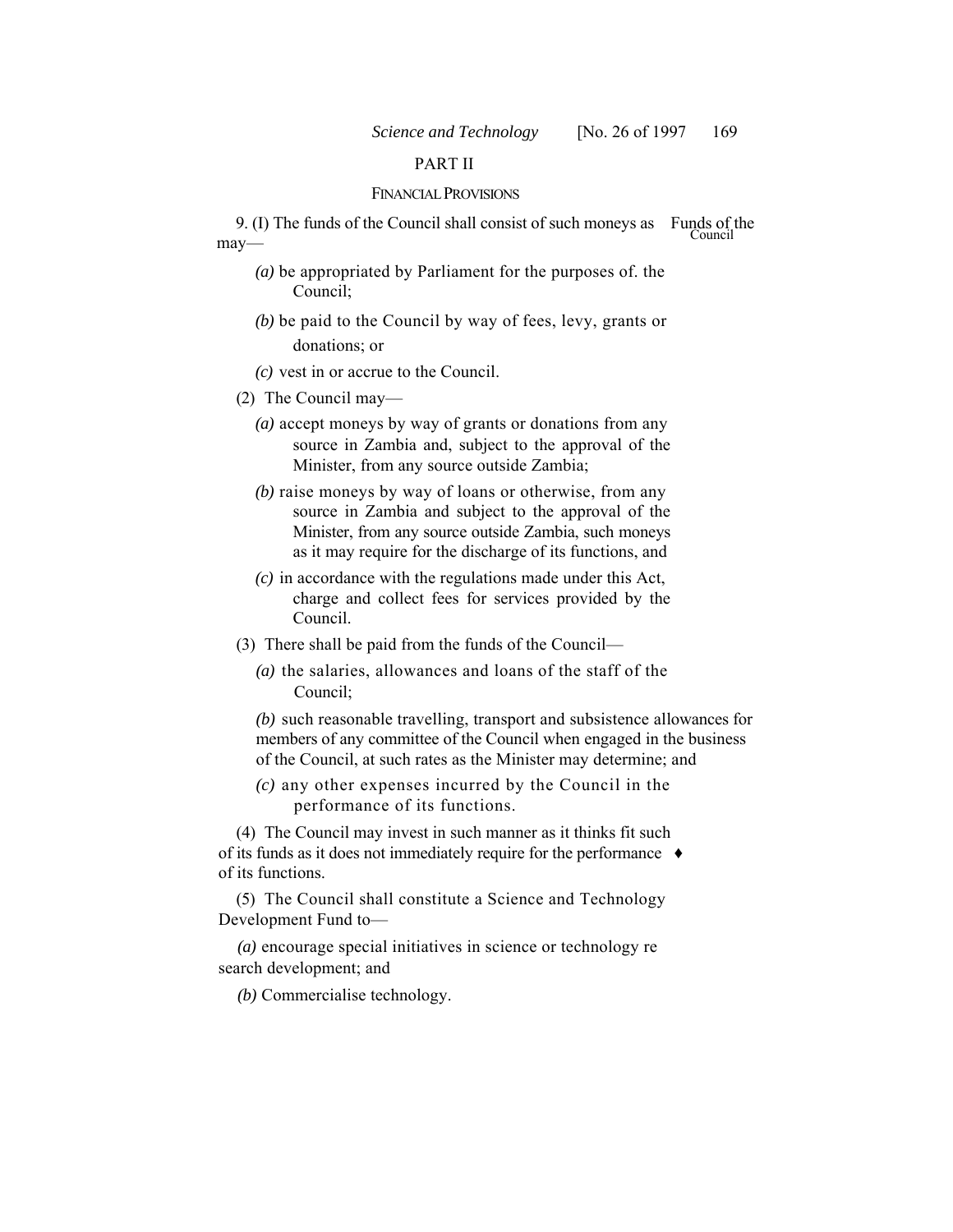(6) The Minister, may by statutory instrument, provide for the management of the Science and Technology Development Fund.

Financial year 10. The financial year of the Council shall be the period of twelve months ending on the 31st of December, in each year.

> 11. The Council shall cause to be kept proper books of account and the other records relating to its accounts.

Annual report

Accounts

12. *(\)* As soon is practicable, but not later than six months after

the expiry of each financial year, the Council shall submit to the Minister a report concerning its activities during such financial year.

(2) The report referred to in paragraph (1) shall include information on the financial affairs of the Council and the management boards for centres and institutes established under this Act and there shall be appended thereto—

- *(a)* an audited balance sheet;
- *(b)* an audited statement of income and expenditure;
- (c) an audited statement of income and expenditure of the Venture Capital Fund and Science and Technology Development Fund; and

*(d)* such other information as the Minister may require.

National Assembly: N. - ■ ■ (3) The Minister shall, not later than thirty days after the first sitting of the National Assembly next after receipt of the report referred to in sub-paragraph (1), lay it before the

### SECOND SCHEDULE

#### *(Section 7)*

#### PARTI

# ADMINISTRATION FOR MANAGEMENT BOARDS

Seal of management board

 1. (1) The seal of a management board shall be such device as may be determined by the board and be kept by the Secretary.

(2) The affixing of the seal shall be authenticated by the Chairperson or the Vice-Chairperson and the Secretary of a management board or one other person authorised in that behalf by a resolution of the board.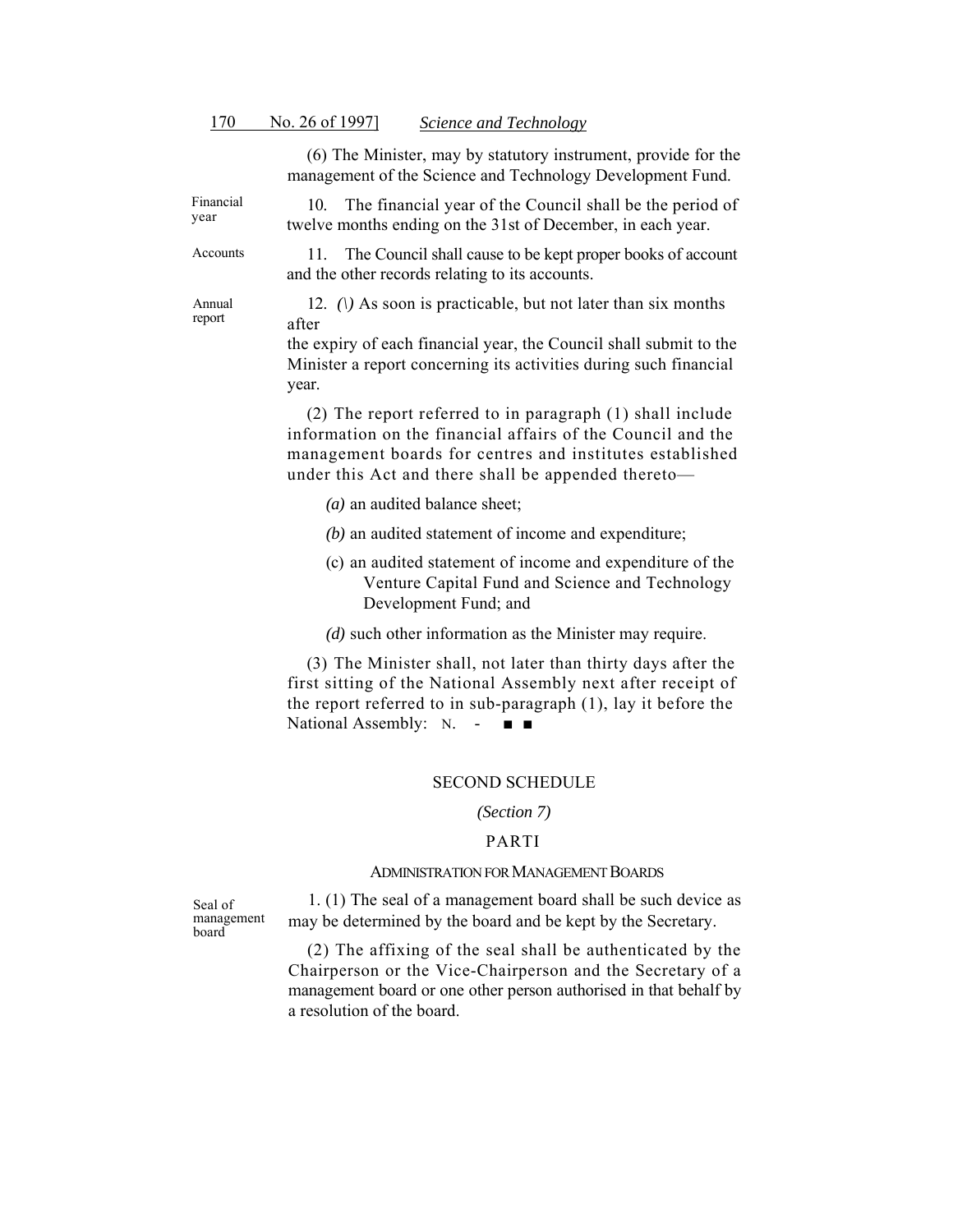(3) Any contract or instrument which, if entered into or executed by a person not being a body corporate, would not be required to be under seal, may be entered into or executed without seal on behalf of a management board by the Secretary of a management board or any other person generally or specifically authorised by the board behalf.

(4) Any document purporting to be a document under the seal of a management board or issued on behalf of the board shall be received in evidence and shall be executed of issued, as the case may be, without further proof, unless the contrary is proved.

 2. (1) Subject to the other provisions of this Act, a member of a Tenure of Management board shall hold office for a period of three years from  $\int_{J}^{\text{off}}$  respectively off;ce of

the date of appointment and may be re-appointed for a further term of three years:

Provided that the first members shall be appointed for periods ranging from two to three years in order to facilitate retirement by rotation

 (2) A member of a management board may resign by giving one month's notice in writing to the Secretary of a management board and the appointing authority.

(3) The office of a member shall become vacant—

- *(a)* upon his death;
- *(b)* if he is absent without reasonable excuse from three consecutive meetings of the Council of which he has had notice;
- *(c)* on ceasing to hold the office by virtue of which he was appointed member of a management board under section *ten;* or
- *(d)* if he is declared bankrupt.

 3. Whenever the office of a member of a management board Filling of becomes vacant before the expiry of the term of office, the Minister vacancy may appoint another member in place of the member who vacates. the office.

4. (1) Subject to the other provisions of this Act, a management Proceedings of management  $\frac{1}{2}$  of management  $\frac{1}{2}$  of management  $\frac{1}{2}$ board may regulate its own. procedure.

(2) A management board shall meet for the transaction of business, at least once in every three months at such places and at such times as the Chairperson of the management board may decide.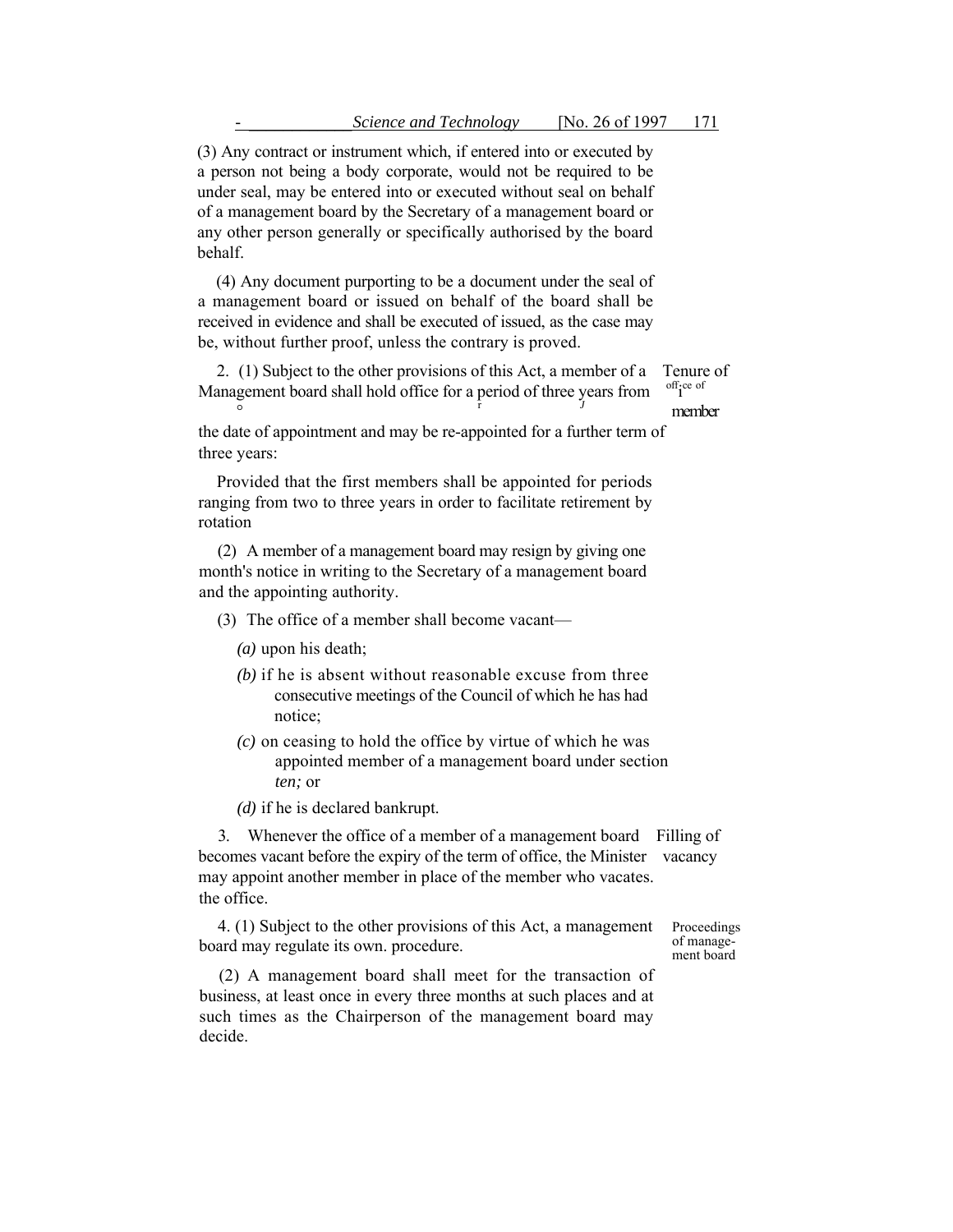(3) Upon giving notice of not less than fourteen days, a meeting of a management board may be called by the Chairperson and shall be called if not less than one third of the members so request in writing:

 Provided that if the urgency of any particular matter does not permit the giving of such notice, a special meeting may be called upon giving a shorter notice.

(4) The quorum at any meeting of a management board shall be one half of the members.

(5) There shall preside at any meeting of a management board—

*(a)* the Chairperson or the Vice-Chairperson; or

(b) in the absence of the Chairperson and the Vice-

Chairperson, such member as the members present may

elect from amongst themselves for purpose of that meeting.

 (6) A decision of a management board on any question shall be by a majority of the members present and voting at the meeting and, in the event of an equality of votes, the person presiding at the meeting shall have a casting vote in addition to his deliberative vote.

 any meeting of a management board, he may, in writing, nominate another person from the same organisation to attend such meeting (7) Where a member is for any reasonable cause unable to attend in his stead and such person shall be deemed to be a member for the purpose of such meeting.

(8) A management board may invite any person whose presence in its opinion is desirable, to attend and to participate in the deliberations of a meeting of the management board but such person shall have no vote.

(9) The validity of any proceedings, act or decision of a management board shall not be affected by any vacancy in the membership of the board or by any defect in the appointment of any member or by reason that any person not entitled so to do, took part in the proceedings.

 (10) A management board shall cause minutes to be kept of the proceedings of every meeting of the board and every meeting of any committee established by the management board.

Committees 5. (1) A management board may, for the purpose of performing board  $f^{\text{unc}}i^{\text{ons}}$  under this Act, establish committees and delegate to any such committee such of its functions as it thinks fit.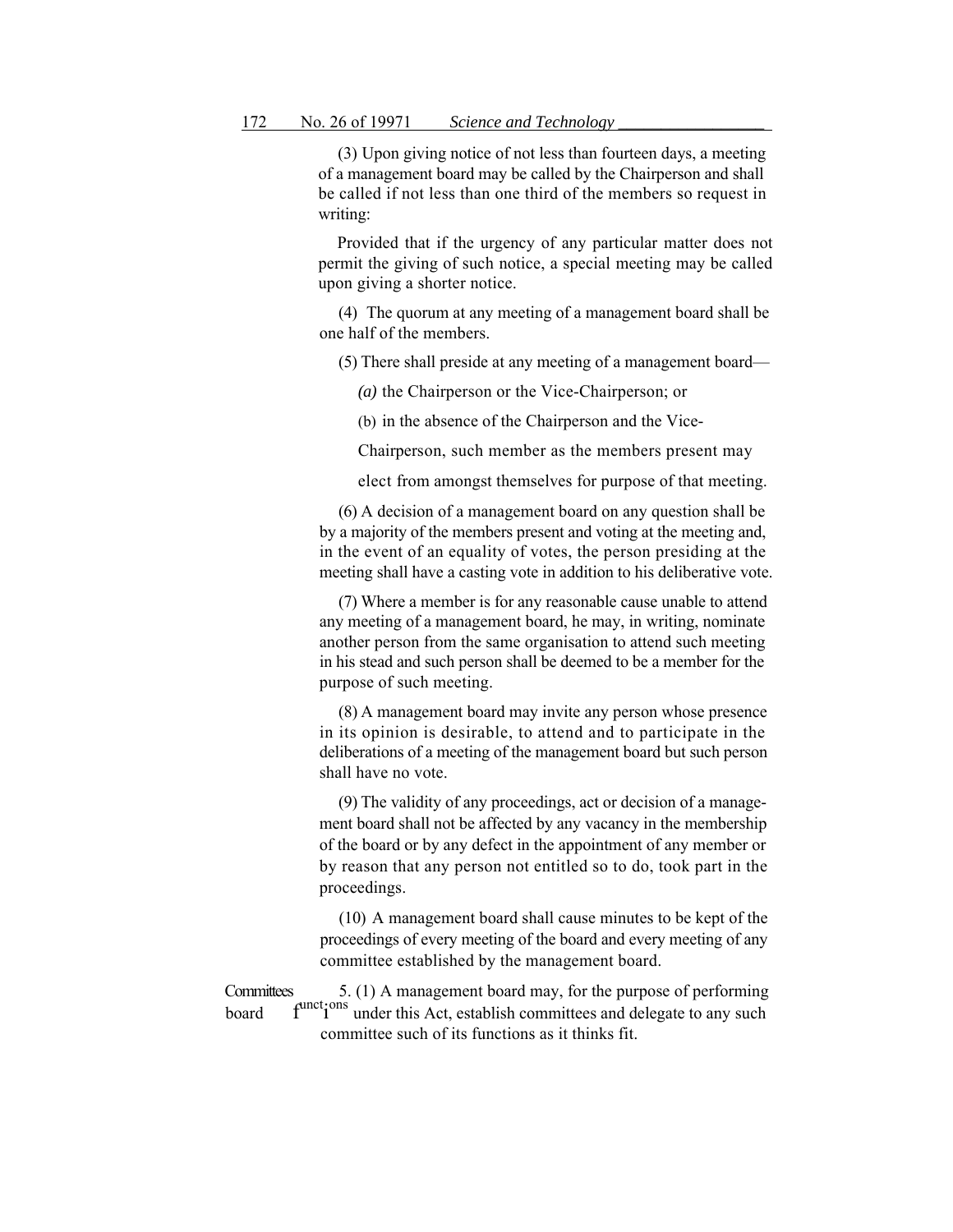of the board and such persons shall hold office for such period as the (2) A management board may appoint as members of committee establish under subsection (1), persons who are or are not members board may determine.

(3) Subject to any specific or general direction of a management board any committee established under subsection (1), may regulate its own procedure.

 as a management board may, with the approval of the Minister, 6. The members shall be paid such remuneration and allowances determine.

 7. (1) If a member is present at a meeting of a management board or any committee of the board at which any matter is the discussion of, or vote, any question touching such matter. subject of consideration and in which matter the member or the member's spouse is directly or indirectly interested in a private capacity, the member shall, as soon as is practicable after the commencement of the meeting, disclose such interest and shall not, unless the board otherwise directs, take part in any consideration or

(2) A disclosure of interest made under this section shall be recorded in the minutes of the meeting at which it is made.

 8. (1) A person shall not, without the consent in writing given by or on behalf of a management board, publish or disclose to any unauthorised person, otherwise than in the course of his duties, the contents of any documents, communication or information whatsoever, which relates to, and which has come to his knowledge in the course of his duties under this Act.

(2) Any person who contravenes the provisions of sub-paragraph (1) shall be guilty of an offence and shall be liable, upon conviction, to a fine not exceeding five thousand penalty units or to imprisonment for a term not exceeding three years, or to both..

(3) If any person having any information which to his knowledge has been published or disclosed in contravention of sub-

 information to any other person, he shall be guilty of an offence and paragraph (1) unlawfully publishes or communicates any such shall be liable, upon conviction, to a fine not exceeding five thousand penalty units or to imprisonment for a term not exceeding three months or to both.

Remuneration and allowances of members

Disclosure of interest

Prohibition of publication or disclosure of information to an unauthorised person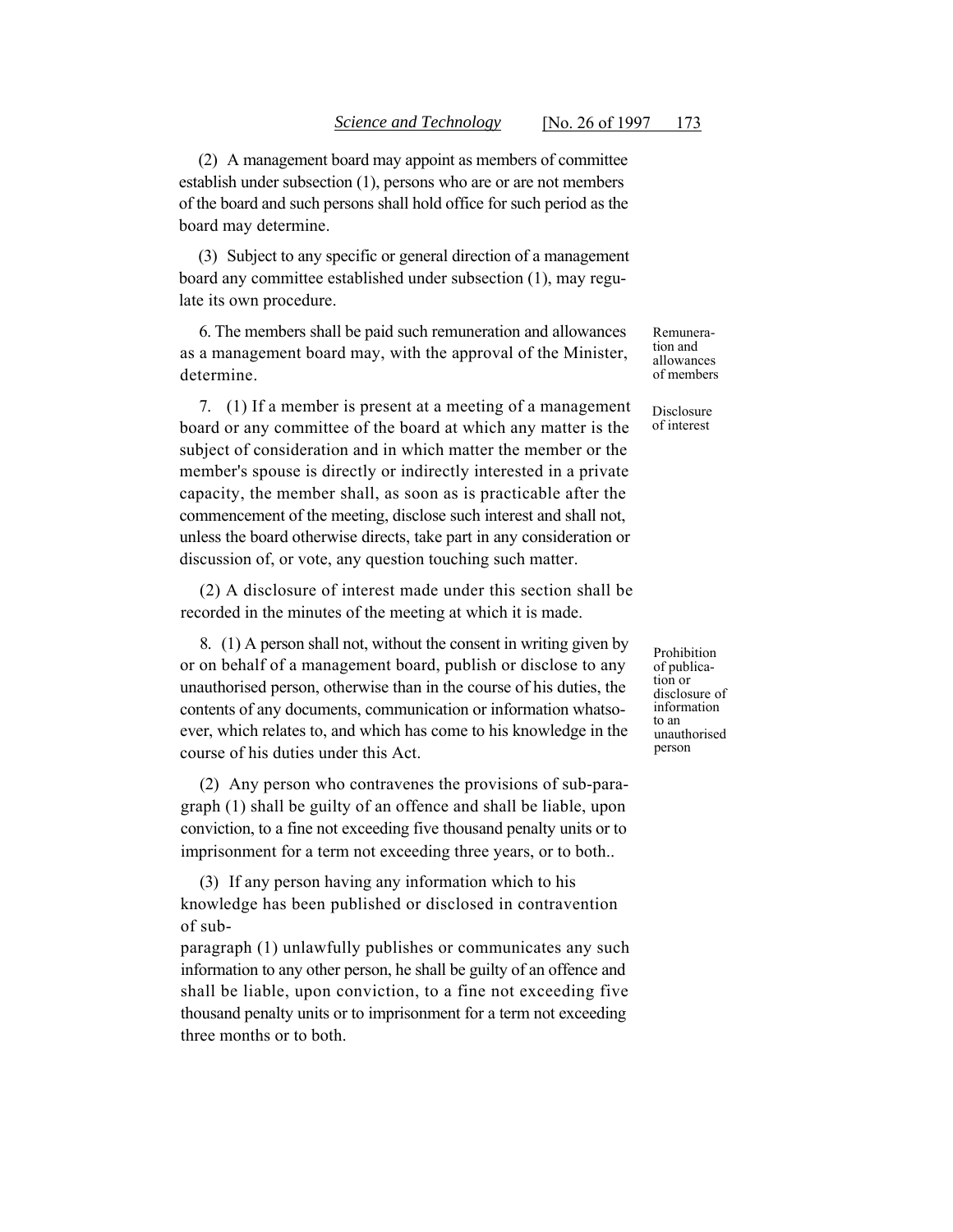## PART II

### FINANCIAL PROVISIONS FOR MANAGEMENT BOARDS

9. (1) The funds of a management board shall consist of such moneys as may—

*(a)* be appropriated by Parliament for the purposes of the management board;

Funds of management board

Financial year

Accounts

Annual report

- *(b)* be paid to the management board by way of fees, levy, grants or donations; or
- *(c)* vest in or accrue to the management board.
- (2) A management board may—
	- *(a)* accept moneys by way of grants or donations from any source in Zambia and, subject to the approval of the Minister, from any source outside Zambia;
	- *(b)* raise by way of loans or otherwise, such moneys as it may require for the discharge of its functions; and
	- *(c)* in accordance with the regulations made under this Act, charge and collect fees for services provided by the management board.
- (3) There shall be paid from the funds of a management board—
	- *(a)* the salaries, allowances and loans of the staff of the board;
	- *(b)* such reasonable travelling, transport and subsistence
- -<sub>--</sub> allowances for members or members of any committee of the board when engaged in the business of the board, at such rates as the Minister may determine; and

*(c)* any other expenses incurred by the board in the performance of its functions. x\*

(4) A management board may invest in such manner as it thinks fit such of its funds as it does not immediately require for the performance of its functions.  $\ddot{\phantom{0}}$ 

10. The financial year of a management ".board shall be the period of twelve months ending on the 31st of December, in each year.

11. A management board shall cause to be 'kept proper books of account and other records relating to its accounts.

12. (1) As soon as is practicable, but not later than six months after the expiry of each financial year, a management board shall submit to the Council a report concerning its activities during financial year.